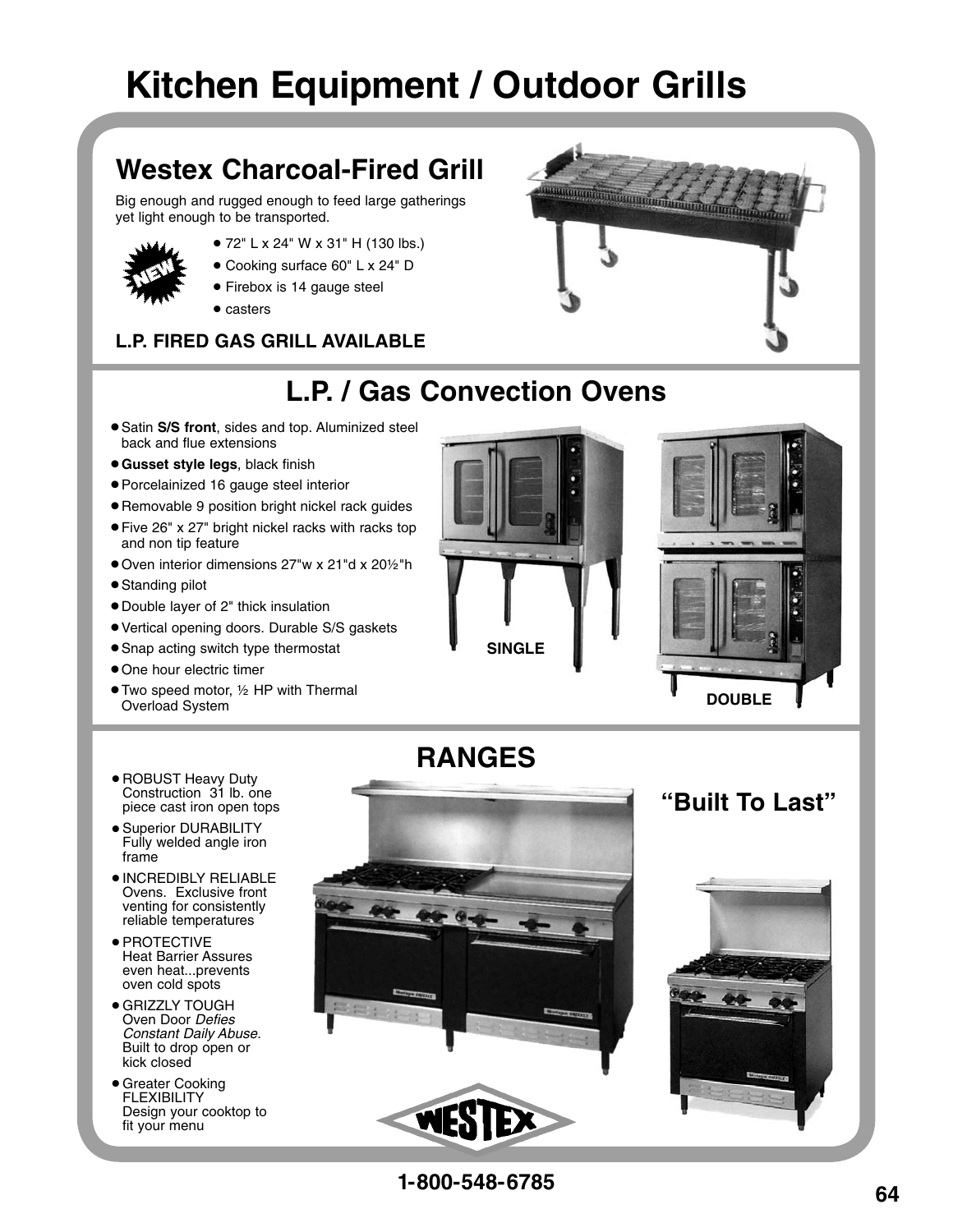## **WESTEX Single, Double, & Triple Tub Sinks HIGH QUALITY • COMPETITIVELY PRICED AVAILABLE WITH OR WITHOUT DRAIN BOARDS**



### **NSF SINKS WITHOUT DRAINBOARDS**

| <b>NUMBER OF</b><br>COMPT. | COMPT.<br><b>SIZE</b>                                  | UNIT<br>O.D.                                                          |
|----------------------------|--------------------------------------------------------|-----------------------------------------------------------------------|
| <b>ONE</b>                 | 18 x 18<br>24 x 24                                     | $21.5 \times 21$<br>27.5 x 27                                         |
| <b>TWO</b>                 | $21 \times 16$<br>24 x 24                              | 27.5 x 37<br>$30.5 \times 55$                                         |
| <b>THRFF</b>               | $21 \times 16$<br>21 x 18<br>24 x 24<br>$30 \times 20$ | $27.5 \times 53$<br>27.5 x 59<br>$30.5 \times 77$<br>$36.5 \times 65$ |

- Body, Bowls, and Drainboards are full 16 gauge stainless steel.
- Full 14" water depth.
- All units manufactured with the **"Westex"** Safety Edge.
- **NFS Approved.**

### **NSF SINKS WITH DRAINBOARDS**

| <b>NUMBER OF</b><br>COMPT. | COMPT.<br><b>SIZE</b>                                                                       | <b>UNIT</b><br>O.D.                                                                      |  |  |
|----------------------------|---------------------------------------------------------------------------------------------|------------------------------------------------------------------------------------------|--|--|
| ONE                        | 21 x 16                                                                                     | 27 x 38                                                                                  |  |  |
| <b>TWO</b>                 | 21 x 16<br>21 x 16<br>24 x 24                                                               | 27 x 53<br>27 x 71<br>$30 \times 99$                                                     |  |  |
| <b>THRFF</b>               | $21 \times 16$<br>21 x 16<br>21 x 16<br>21 x 18<br>21 x 18<br>24 x 24<br>24 x 24<br>30 x 20 | 27 x 70<br>27 x 87<br>27 x 99<br>27 x 93<br>27 x 105<br>30 x 100<br>30 x 123<br>36 x 103 |  |  |

## **WESTEX NSF Worktables Stainless Work Surface**

#### **FEATURING:**

- New fully adjustable undershelving
- Square design for space saving and sanitary installations
- 1½" square on all four sides
- All four table and undershelf corners are rounded to 5/16" diameter
- Undershelf is the same size as the top, providing you with the largest undershelf in the industry.
- 18 gauge steel.

| 30"<br><b>WIDE</b> | $30 \times 30$<br>$30 \times 36$<br>$30 \times 48$<br>$30 \times 60$<br>30 x 72<br>$30 \times 96$ |
|--------------------|---------------------------------------------------------------------------------------------------|
|                    |                                                                                                   |



**Stainless Steel Work Tables with Undershelf**



# **Aluminum Dunnage Rack**



| ITEM #    | <b>SIZE</b>             |  |
|-----------|-------------------------|--|
| ASDR-2036 | $20 \times 36 \times 8$ |  |
| ASDR-2048 | $20 \times 48 \times 8$ |  |
| ASDR-2060 | $20 \times 60 \times 8$ |  |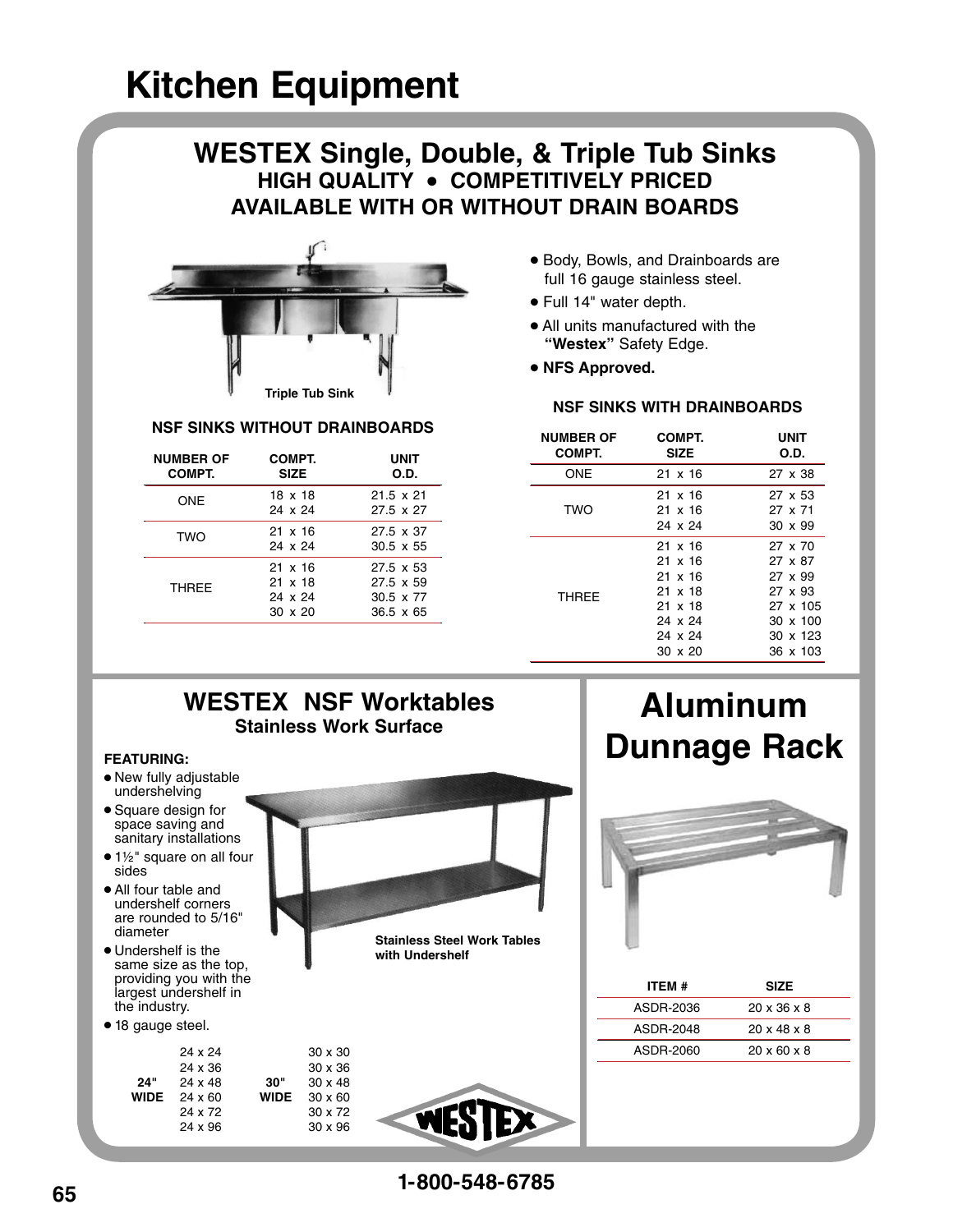# Economical Mobile Heated Cabinets

**Hold and transport hot, prepared foods Ideal for all your Food Service Needs!**

#### **MOBILE HEATED CABINET SPECIFICATIONS**



- Air baffle and circulating air blower provide even heat distribution.
- 5" polyurethane plate casters for easy maneuverability and stability. Two locking casters in front.
- Easy dual proof/heat control: "Proof" mode: Humidity from 30% to 95%. Temperatures up to 115**°**F (46**°**C). "Heat" mode: Nominal Temperatures up to 180**°**F (82**°**C)
- Corner bumpers provide protection to unit, associates and fixtures.
- Clear door. Extruded, anodized aluminum frame will not dull. A tight fit gasket is installed on inside door frame, held closed with magnets, Lexan fits tightly into door fram.
- Door lifts off for easy cleaning and accessibility.
- Control drawer is removable for quick and easy cleaning and maintenance.
- All contols are accessible without opening cabinet door.
- Easy to read LED thermometer. Pan Capacity: 35 18"x26" pans

#### **Electrical Specifications:**

- 120 Volt–60 Cycle A.C.
- 1440 Watts: 14.0 AMPS—Plug into any standard 110 outlet.

| <b>MODEL NUMBER</b> | <b>DOOR</b> | WIDTH | LENGTH | <b>HEIGHT</b> | APPROX WT |
|---------------------|-------------|-------|--------|---------------|-----------|
| NHPL-1836-ECO       | Clear       |       | 30%    | 66½           | 235       |
| NHPL-1836-Standard  | Clear       | 21    | $30\%$ | 66½           | 235       |

## WESTEX All Welded Front- and Side-Load Wire Bun Pan Racks

- **Aluminum Construction**
- **Welded angle pan slides will accommodate 18x26" pans**
- **NSF listed**

| Model            | 20 Tier-3" spacing                             |
|------------------|------------------------------------------------|
| AWRK-20          | Front Load (shown) 3" spacing, 20 pan capacity |
| <b>AWRS-20BK</b> | Side Load 3" spacing, 20 pan capacity          |

**Pan Rack Covers Available**



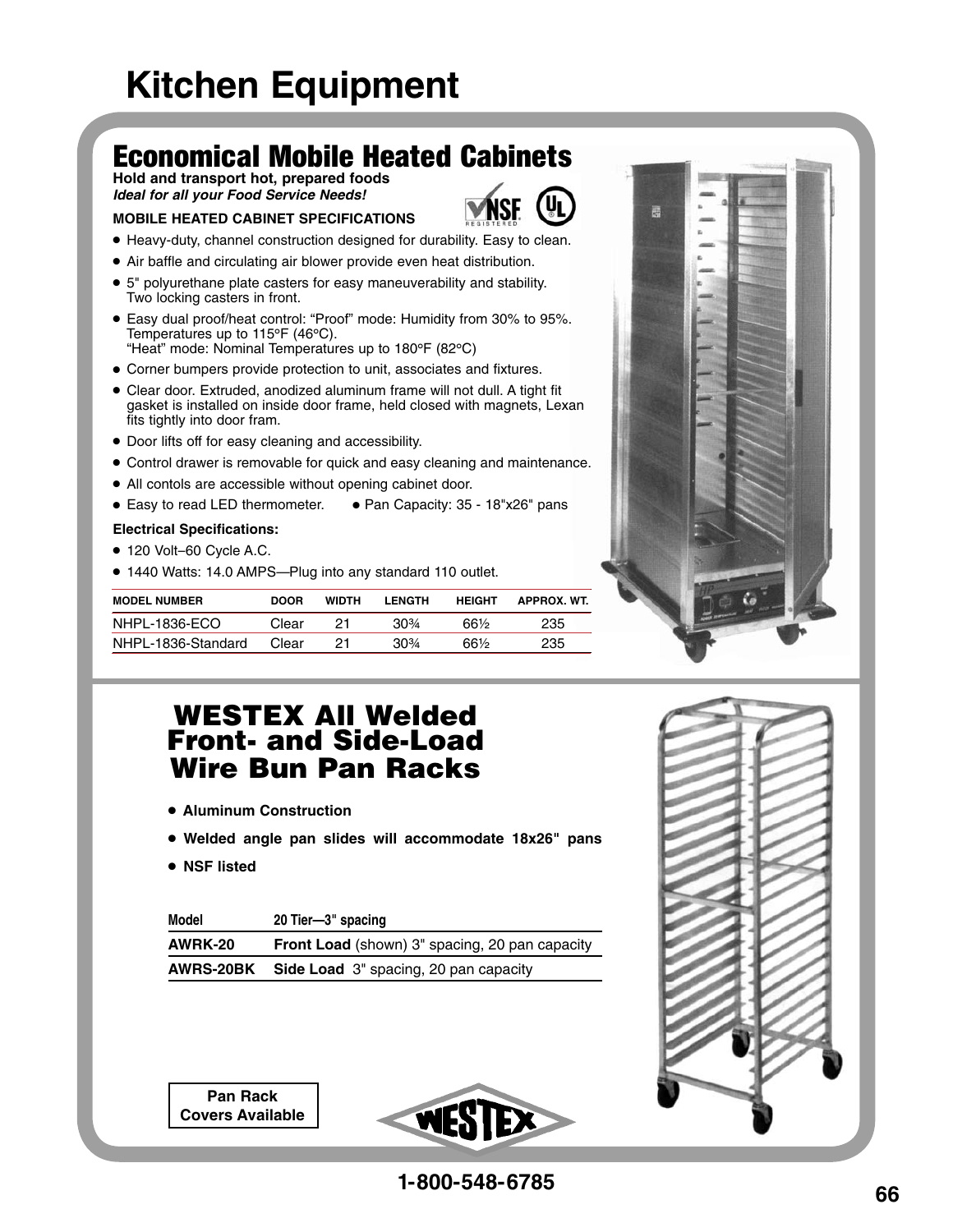

## **UNIVEX Slicing Machine**

#### **UNIVEX products are one of the best values on the market today.**

**Appearance:** Stainless anodized aluminum finish. Contemporary styling - clean lines with attractive silhouette.

**Reliability:** German precision cutting blade. One year parts and labor guarantee. General Electric motor.

**Convenient to Use:** Modern design - sliced product falling easily without breakage. Easily disassembled for cleaning. Smooth carriage travel. Built-in sharpener. Positive hand-formed grip. Portable.

**Safety:** Knife guard and slice deflector protect hands from knife. Heavy pusher plate holds product firmly in place. Red pilot light indicates when knife and motor are running.

 **AC overall knife width diam. net shipping model motor dimensions size cut cut weight weight** 

|  |                         |  |  | <b>BATIO</b> |
|--|-------------------------|--|--|--------------|
|  |                         |  |  |              |
|  |                         |  |  |              |
|  | <b>COMPLETE LINE OF</b> |  |  | t            |

## **UNIVEX 30 Quart Mixer—Floor Model**

Our SRM30+ Mixer is designed to handle the heavy use conditions of high volume operations. Like all Univex Mixers, the SRM30+ uses a power-efficient, variable speed transmission that enables the operator to change speeds without having to first stop the mixer.

- **NEW 1 HP Motor**
- New 2-piece Swing Ring™ Safety Guard opens wide for full access to bowl. Removes easily for cleaning, fits in dishwasher.

 **Other size mixers available.**

**REPLACEMENT PARTS** 

- $\bullet$  Interlock switches protect operator from injury if Safety Guard is open or bowl is lowered.
- Ruffed gear/belt drive system provides durability for tough mixes, and changes speed while mixer is running.
- Heavy-duty stainless steel bowl is stanrdard equipment.
- Equipped with low voltage protection to prevent accidental start-up after power failure.

**Standard Equipment:** Stainless Steel Bowl, Batter beater, Wire Whip, Dough Hook, all stainless removable 2-piece Swing Ring™ Safety Guard, #12 Power Take-Off Hub, 15-Minute Timer

**Attachments and Accessories:** Sweet Dough Beater, Pastry Knife, Four Wing Beater, 20-Quart Size Agitators, ALMFC12 Meat & Food Chopper, VS9/VS9H Vegetable Slicer/Grater